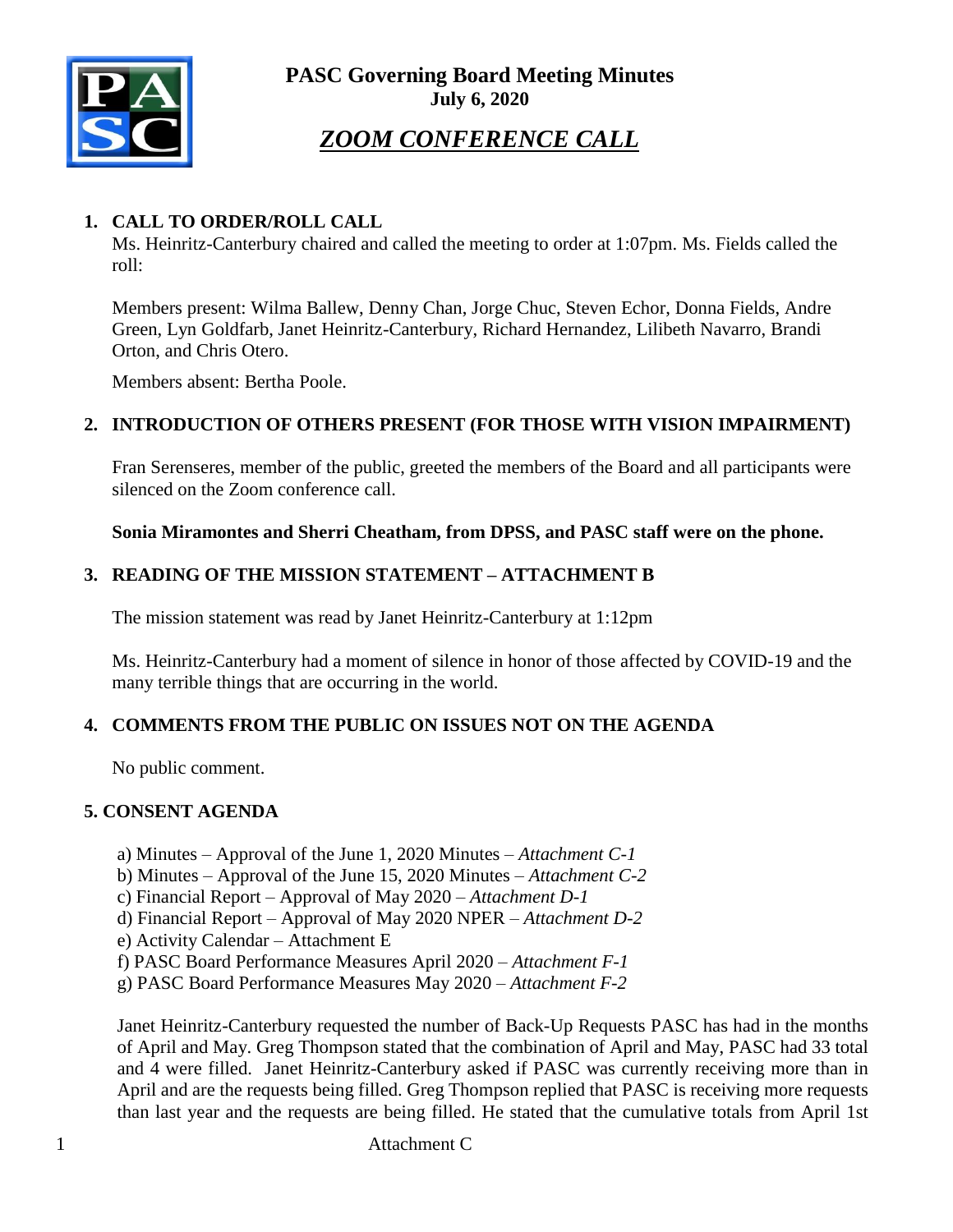through June 30th, there were 53 back-up requests and all but 9 were filled. He clarified that there were 7 carried over from the last week. Prior to last week, all but 2 requests were filled. He also stated that there are 74 back-up providers which is 2.5 times what PASC had in the beginning. Janet requested that it be included in the performance measures under the Back-Up program section, as it would be helpful for comparison.

The consent agenda was approved on motion of Denny Chan and seconded by Lyn Goldfarb. The motion passed unanimously.

#### **6**. **BOARD CHAIR'S REPORT**

#### **A. GENERAL COMMENTS**

Janet Heinritz Canterbury stated that she watched a Crip Camp discussion of the intersections between workers and consumers in Long Term Care. She stated that Judy Heumann said that the disability community is the most broadly based community in the country as it includes every constituency, for example gender, ethnicity, age, and others. She said that Ms. Heumann explained there was a tremendous amount of power if it was possible to gather the people for action around their common issues. She stated that she would be happy to forward the link to other members of the board. She explained the importance of becoming involved now. Janet Heinritz-Canterbury stated that PASC is hosting Advocacy Sessions on Tuesday nights and recommended that the board members join and become activists and promote the PASC agenda. She mentioned that PASC is specifically dedicated to In-Home Supportive Services and is something that should not be forgotten in the larger discussions that are occurring. Topics like IHSS, CBAS and LTSS could easily get lost in light of larger health care issues. She also mentioned briefly that on Wednesday, July 8th, there was to be a meeting of the Healthy for All Commission. She explained that the advocacy group is actively seeking people to get on the call and make comments about the services that the people want. She reiterated the importance of topics, like IHSS and Long Term care should be in discussions revolving around health care. She stated that community-based care will save people from the horrors of nursing home care. She stated that she would forward the link to all board members and their agenda has several places for member comment.

#### **B. BOARD MEMBER UPDATES**

Brandi Orton stated that she was working with the Ombudsman office and other community stakeholders to start mobile testing for people with a disability. She stated that she connected one of the advocates with Greg Thompson for the next Teleforum call. She explained there was an advocacy strategy to activate constituents to contact their County Board of Supervisors. She stated that there will be an advocacy alert on Wednesday, July 8th that she could send to board members. She also explained that they are working on testing strategies with the Department of Public Health for adult residential facilities for the elderly.

Janet Heinritz-Canterbury announced PASC's Advocacy Training Call on Tuesday nights. She went on to explain that the calls were smaller than the Teleforum on Wednesdays and provide an opportunity to weigh in on how a person can become involved. She explained that Greg has sent out the Zoom invites for the Tuesday night calls and they will be held weekly. These trainings are called "We are Relevant" advocacy calls.

2 Attachment C Board member Denny Chan asked Brandi Orton if the cities plan for mobile testing was adequate. Brandi Orton explained that it was a start and the meeting on Friday will ask for input and address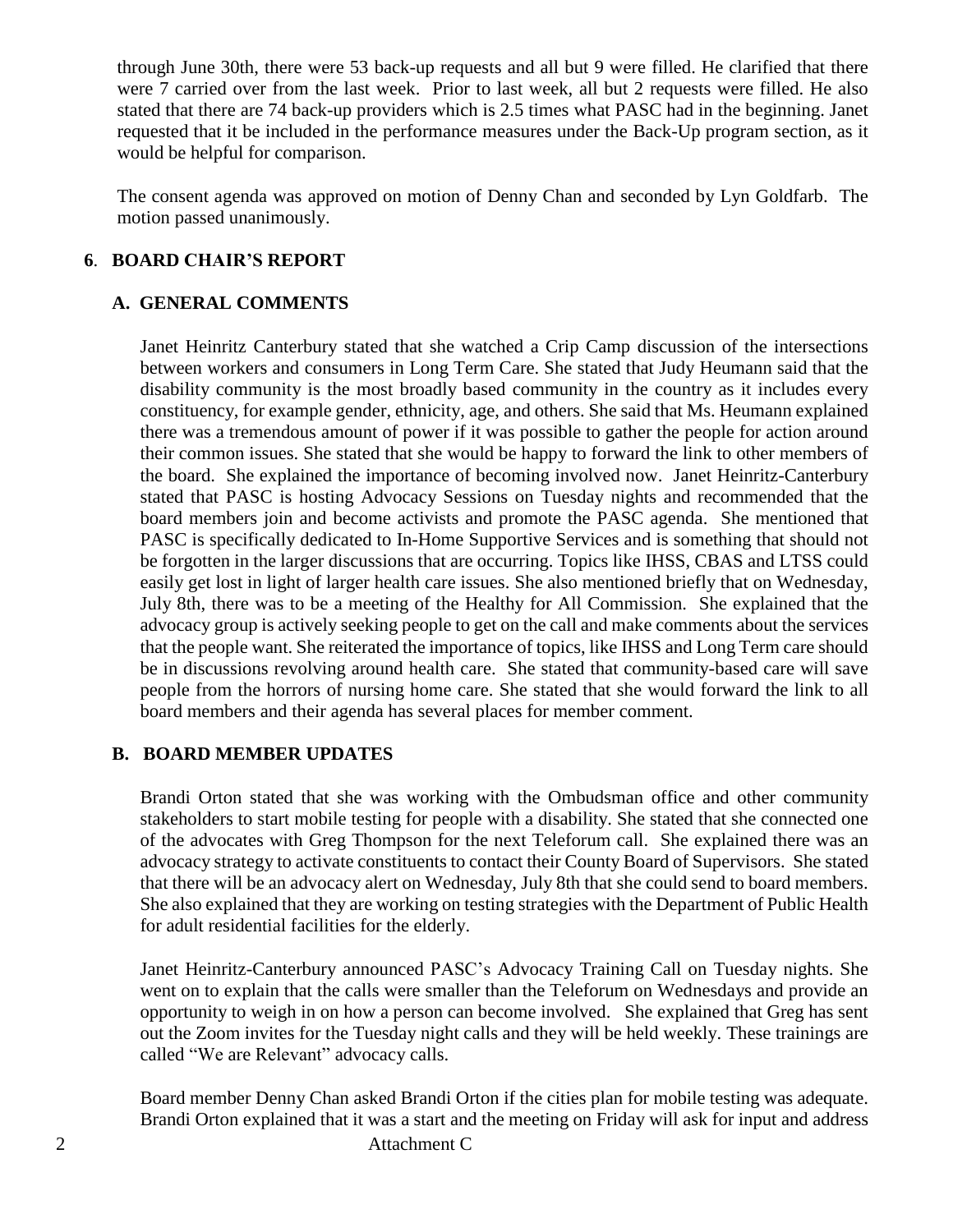adequacies. Denny Chan also commented that he read the information sent by Greg Thompson about the Health for all meeting on Wednesday and addressed the need for people to comment on IHSS and Community Based Services to reducing health disparities.

#### **7. PASC REBRANDING WORKING GROUP UPDATE**

Janet Heinritz-Canterbury stated that the document that Lyn Goldfarb would use was sent in a separate email and not part of the packet sent to Board Members.

Lyn Goldfarb stated that the committee consists of Janet Heinritz-Canterbury, Andre Green, Richard Hernandez, Jorge Chuc and herself. They have met every week and will continue to do so on Tuesdays. She explained that the committee was working on the Mission Statement. She stated that the goal was to keep it concise and in connection with the logo and log line. She read the proposed mission statement.

#### *The Personal Assistance Services Council strives to improve In-Home Supportive Services, support independence and enhance the quality of life for all who receive and provide IHSS.*

She explained that the mission statement also went hand-in-hand with the log which states Supporting, and Enhancing Independence.

There was discussion as to the substitution of the word commits rather than strives.

Lyn Goldfarb moved to pass the motion to approve the mission statement as stated. Richard Hernandez seconded the motion. Two Board members opposed. One member abstained. The motion passed.

Lilibeth moved to pass the motion to approve the mission statement with the word commits to substitute the word strives. Jorge Chuc seconded the motion. Chris Otero, Richard Hernandez, Lyn Goldfarb and Denny Chan opposed. Wilma Ballew abstained. The motion did not pass.

#### **8. EXECUTIVE DIRECTOR'S REPORTS**

#### **A. PASC OPERATIONS UPDATE**

Greg Thompson, Executive Director, stated that all staff is working virtually. He stated that there were no plans to open the office soon. He commented that with the resurgence of cases of COVID-19 and DPSS not opening either, he was comfortable with the office operating as it currently stands. He explained that the budget passed without the cuts to programs. He stated that there was new legislation proposed such as increasing Medi-Cal eligibility requirement to 138% above the federal poverty level that was not adopted.

Greg Thompson mentioned the Tuesday, "We are Relevant" advocacy calls. He explained that there has been moderate success with 80 people on the call. He encouraged the Board Members to join those calls. Mr. Thompson stated that he would start the calls by inquiring about how people feel about IHSS. He would ask what is important that callers would like to remain and what is not working. He pointed out that the comment about the email that Janet Heinritz-Canterbury sent was on the subject of single-payer system and urged the members to become familiar before commenting on it.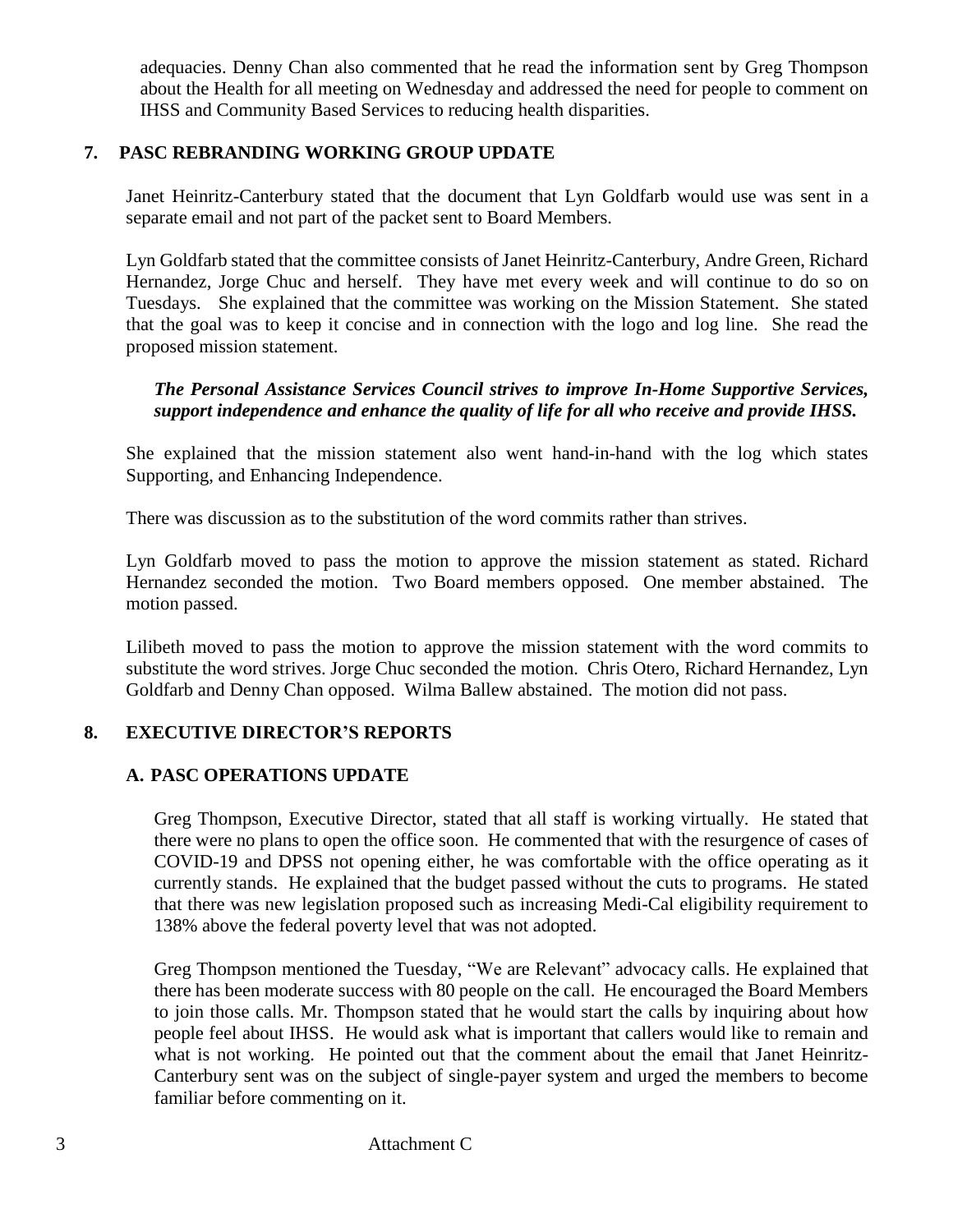Greg Thompson also stated that the State General Fund for Public Authorities will remain the same. CAPA started their allocation meeting but no one has spent any time to attempt to adjust the reallocation. In the same manner, no one has attempted to restructure the dues. He stated that Los Angeles is currently paying \$10,000 more in dues than Riverside County who receives a State allocation \$500,000 above what PASC receives. He stated that this will be brought back to the Board in August.

Greg Thompson stated that CDSS will continue distributing administrative funds for the EPG distribution and the administrative costs for the Emergency Back-Up program which is different than the current Back-Up program PASC has. He explained that the number stated previously is the total amount of back-up requests that PASC has received since April 1st. He stated that it is probable that of those requests only 5 qualify for the state program and therefore not many funds will come out of that program. He went on further to explain that many counties were not able to have active livescan vendors as a result of COVID-19. These counties were using a modified version of livescan which would conduct a search based on the person's name. However, in Los Angeles, many vendors were able to stay open and PASC was able to continue processing livescan results and didn't need that funding. He explained that the state allocated \$23,500 for the EPG and over \$200,000 for the back-up program. He stated that the funds would carry over into the new fiscal years and would able to continue the EPG distribution. He explained the importance of these funds would offset the costs of postage to mail out the kits, securing insurance for the distribution sites. DPSS has agreed to assist PASC with billing the State to draw down the State and Federal funds. He deferred to Debi Hight for the update on the Contract Monitoring Exit Interview.

Debi Hight, PASC counsel, stated that the county finished their performance review of PASC's compliance with very specific performance requirements that are found within the contract. She explained that in the past the contract managers would go on site and meet with various managers and provide them the information. Thistime it was called a desk monitoring and all their requests were provided electronically, with the exception of some employee documents, which were hand delivered. She explained that this experience was very labor intensive and required a lot of teamwork and coordination on the part of the PASC management. She stated that everyone did a great job. She stated that on July  $1<sup>st</sup>$ , the exit meeting took place which was the conclusion of the contract monitoring and they provided a very strong report. They did not find any performance issues in our fiscal or service delivery methods. She stated that there were only minor questions related to the administrative process related to background checks and confidentiality agreements. PASC isstill waiting their written findings and once received, PASC will respond. She stated that it was very minor what they were asking. Perhaps the next time, the contract monitors will come in person.

Greg Thompson stated that he was pleased with how the audit went. He explained that for the fiscal portion there are 3 budgets, administration, health plan and new provider enrollment. He explained that the numbers were received and PASC spent 100% of the health plan dollars, 99% of the new provider enrollment which is exactly the way it should be. He explained that since the county was going to contribute this year and administrative budget was underspent by almost \$1 million. He stated that there was an increase of \$2.4 mil and the good news is the county share will be much less this year.

Lyn Goldfarb inquired about the criminal background checks, if during this time if it would have been better to do it online, when people are being urged to stay at home. Greg Thompson explained that from a health standpoint, that would be correct, however, from a procedural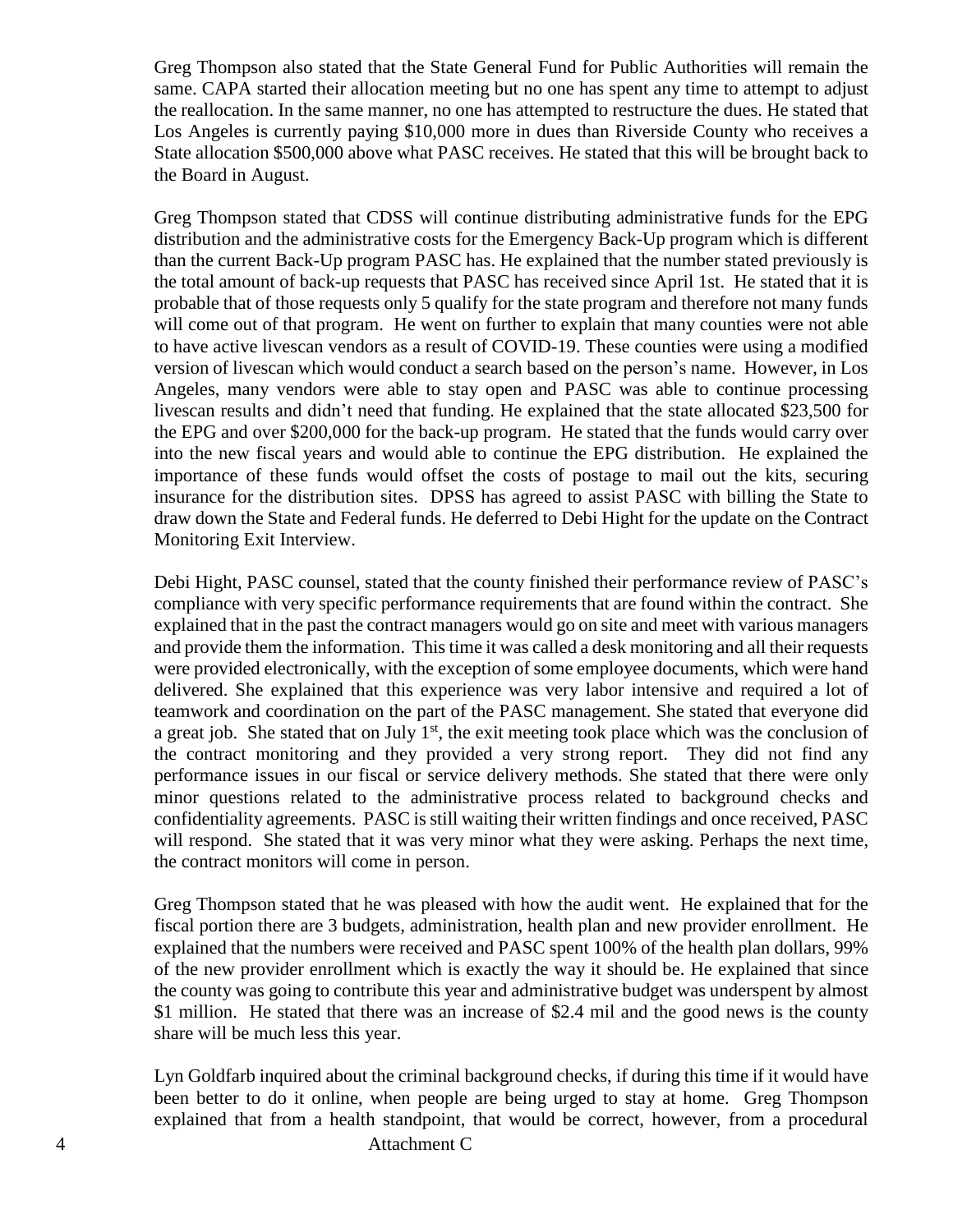standpoint those individuals that did the online name check would still be required to get their fingerprints scanned. He explained that it was to the advantage of the provider and hoped that no one contracted the corona virus. Lyn Goldfarb asked to clarify what the term EPG meant. Greg Thompson explained that EPG is Essential Protective Gear replacing PPE.

Janet Heinritz-Canterbury inquired about the phones and explained that she had difficulties with the phone when speaking with Layla Gonzalez. She explained that it was so bad that she decided to do a Zoom call. She asked for an update on that. Greg Thompson stated that there have been issues with that phone since the beginning but it has been greatly improved. Greg Thompson deferred to Luis Bravo to discuss Registry and Health plan operations and can speak to the issue about the phone application.

Luis Bravo, Manager of Registry and Health Plan Services, explained that staff have been working remotely since April. The registry is settling in and may have some answers as to why some calls are not going through or a call being dropped. He explained that the user was required to be signed in to the application and in the "online" status in order for the line to go through. The user may be on Wi-Fi and the call may not go though and this would have to be monitored. Luis Bravo stated that there have been 7700 calls and 6500 were answered at 83.4 percent. He explained that different features have been discovered and now that staff have settled in, the calls are answered at a better rate. Janet Heinritz-Canterbury inquired as to what happened to the calls that were not answered and if that was in the monthly management report. Donna Fields commented that she called the Helpline to change her password and only waited 5 minutes and wanted to compliment that person and was informed that IHSS would need to be notified. Luis Bravo stated the survey was completed and 90% of the people commented that the call was answered within 1 minute.

# **B. TELE-TOWN HALL REPORT & POLL QUESTIONS**

Mr. Thompson called Board members' attention to the report in the Board packet.

| <b>TOPIC</b>                                         | UPDATE                                                                                                                                                                     |
|------------------------------------------------------|----------------------------------------------------------------------------------------------------------------------------------------------------------------------------|
| <b>IHSS</b>                                          | Due to the COVID-19 health emergency all DPSS offices continue<br>to be closed to the public; however, our Department is committed<br>to meeting our customers IHSS needs. |
|                                                      | The IHSS Helpline is available for recipients and providers to call M-F<br>from 8am - 5pm, 1-888-822-9622.                                                                 |
| <b>IHSS Stats</b>                                    | IHSS Caseload as of 6/30/2020:<br>$\bullet$<br>$\triangleright$ Consumers - 232,738<br>❖ Severely Impaired: 33%<br>Providers - 185,599                                     |
| <b>Electronic Visit</b><br><b>Verification (EVV)</b> | LA County EVV adoption rate as of July 6, 2020:<br>99.70%                                                                                                                  |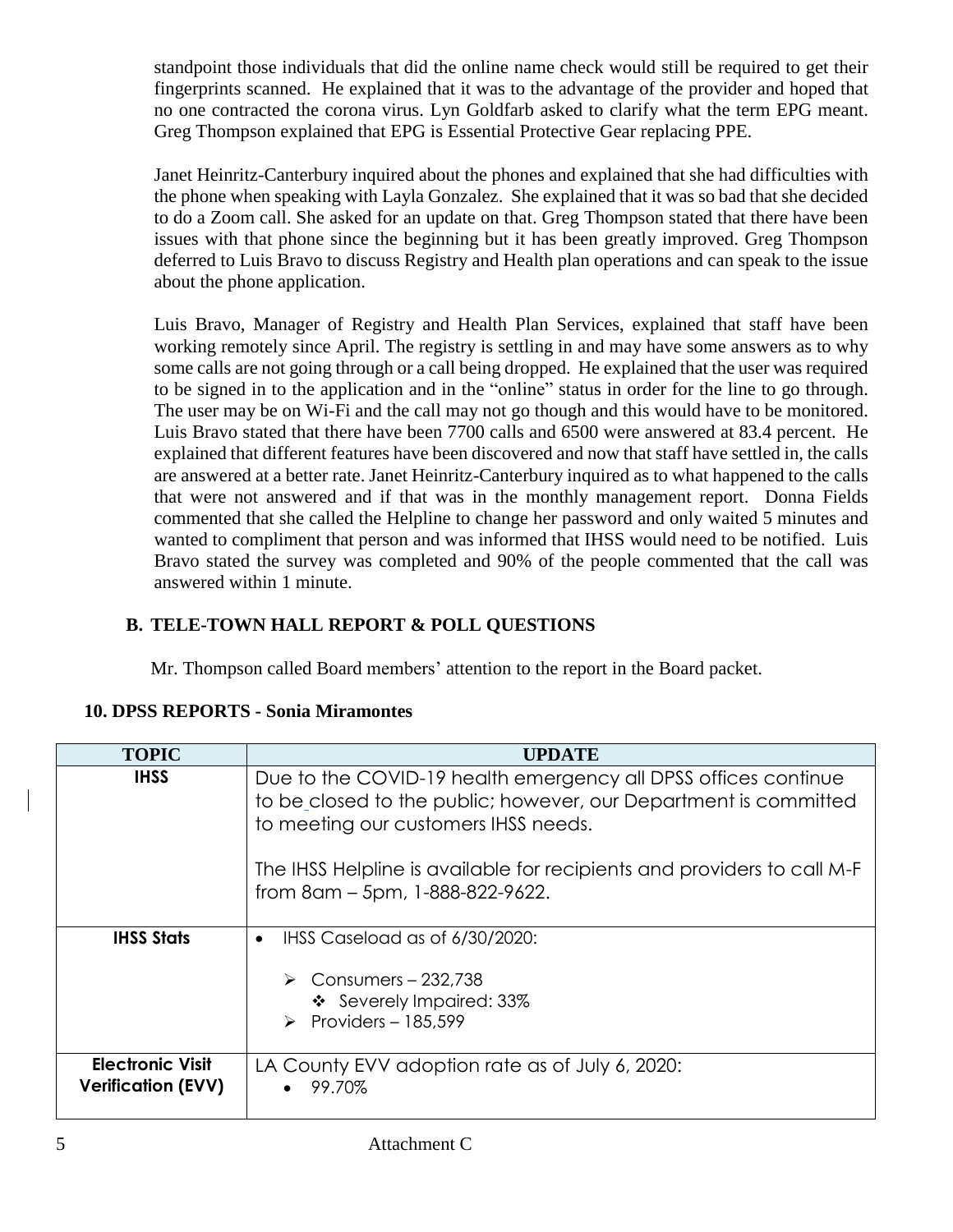| <b>IHSS Provider Wage</b><br>Rate              | Effective 07/01/2020, LA County Provider wage rate increased to:                                                                                                                                                                                                                                                                                                                                                                      |
|------------------------------------------------|---------------------------------------------------------------------------------------------------------------------------------------------------------------------------------------------------------------------------------------------------------------------------------------------------------------------------------------------------------------------------------------------------------------------------------------|
|                                                | Providers: \$14.00<br>$\bullet$                                                                                                                                                                                                                                                                                                                                                                                                       |
|                                                | BUAP providers: \$17.00                                                                                                                                                                                                                                                                                                                                                                                                               |
| <b>IHSS Provider Sick</b>                      | CDSS released an informational notice to inform provider that any                                                                                                                                                                                                                                                                                                                                                                     |
| <b>Leave Hours</b>                             | unused sick leave hours as of 6/30/20 would be erased.<br><b>The</b>                                                                                                                                                                                                                                                                                                                                                                  |
|                                                | number of paid sick leave hours will increase from 8 to 16 effective<br>July 1, 2020.                                                                                                                                                                                                                                                                                                                                                 |
| <b>On-Line Provider</b><br><b>Orientations</b> | DPSS launched its On-Line Provider Orientation on April 15, 2020.                                                                                                                                                                                                                                                                                                                                                                     |
|                                                | The number of prospective providers who have requested to<br>become providers: 18,941*                                                                                                                                                                                                                                                                                                                                                |
|                                                | The number of prospective providers who have watched the video:<br>14,044                                                                                                                                                                                                                                                                                                                                                             |
|                                                | *The number of prospective providers includes duplicates.                                                                                                                                                                                                                                                                                                                                                                             |
| <b>Video Assessments</b>                       | DPSS has launched Video Conferencing for Initial Assessments at some of<br>our IHSS offices. All offices are expected to have this option up and running<br>by the end of July. The video assessment option is available to ensure that<br>any unnecessary in-person contact is eliminated during COVID-19<br>response period. California Department of Social Services authorized this<br>interview option only until July 31, 2020. |
|                                                | Thereafter, from August 1, 2020 through December 31, 2020, the<br>video conference initial assessment option will only be available for<br>applicants with known exposure to, present symptoms of, or test<br>positive for COVID-19.                                                                                                                                                                                                  |
| <b>Opening of DPSS</b><br><b>Offices</b>       | The Department is in the process of preparing a reopening plan to<br>submit to the Board of Supervisors. There is no target date for<br>reopening. The Board of Supervisors must approve our reopening<br>plan and will provide a us a date once approved.                                                                                                                                                                            |

June IHSS Helpline data:

Average wait time in June was 15:40 minutes (11:10 for SWs and 16:52 for Sr Clerks) Call volume for June was 144,147 calls. Slight increase from previous month. Helpline did not see a noticeable increase in calls from recipients in June but had about 6,800 more calls from Providers received by our Sr Clerks.

Note - calls can cross over to cover both a recipient issue and then add an issue that involves their provider. As such, we track who handled call (SW or Sr Clerk). An IHSS SW can handle both recipient and provider calls/inquiries/issues, however the Sr. Clerk can only handle calls specifically with Providers.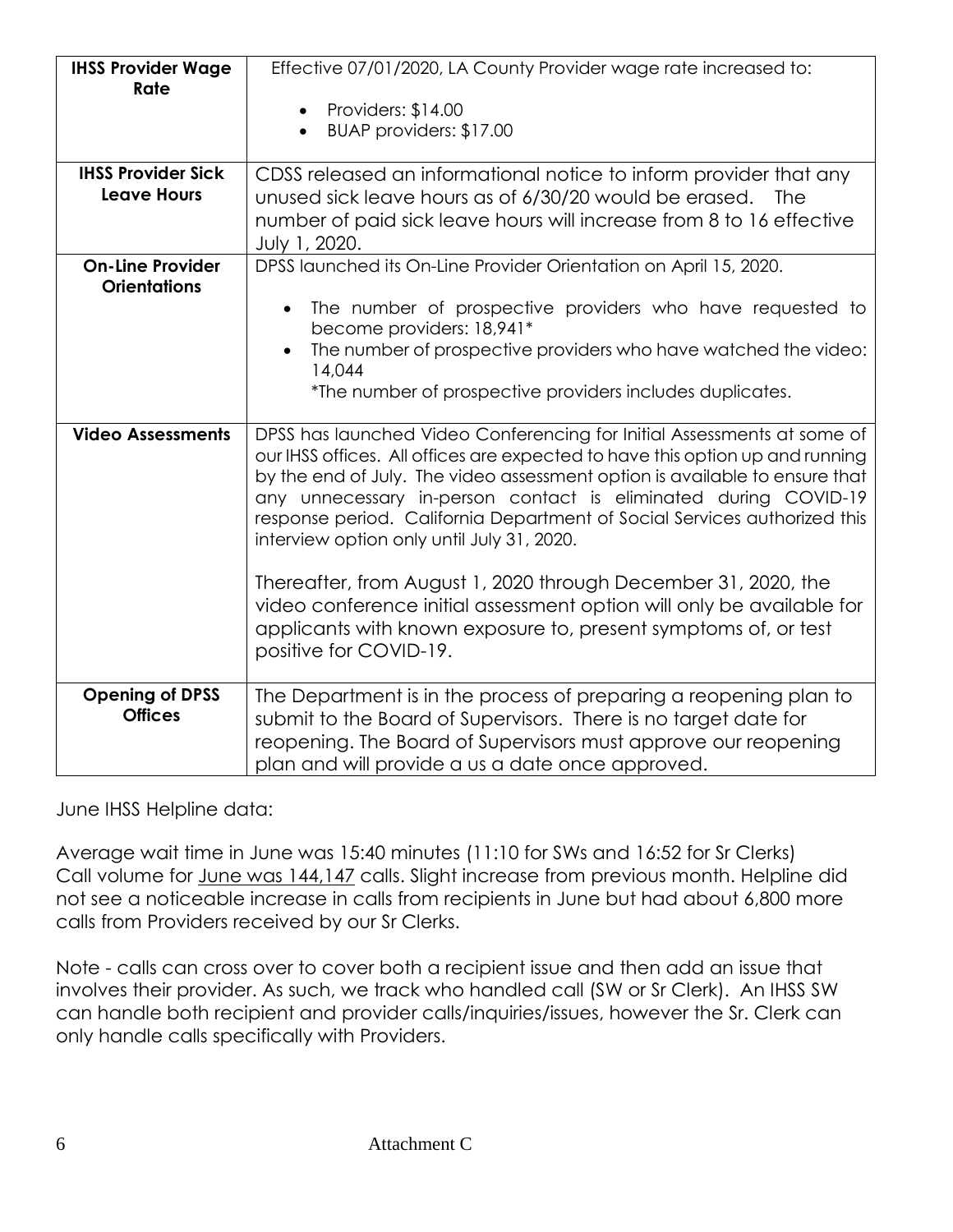Sonia Miramontes went on to further explain the comment Greg Thompson mentioned earlier that the change to livescan procedures of a name scan was not implemented in Los Angeles county. She explained that livescan vendors were contacted and they were open and practicing current health protocols that the state has asked to follow. It was preferred that the providers continue the livescan process rather than undergo the long process of the name check and afterwards undergo livescan later. They did not undergo the name check procedure unless requested by the provider but no provider contacted IHSS that there experiencing difficulties with livescan vendors in their area.

Sonia Miramontes stated that video conferencing was available until the end of July. Currently, this option is available for all recipients. She explained that since the initial release of this option, they were informed that after July 31st, it would only be offered to people that need an initial assessment with known exposure, presented symptoms or have tested positive for COVID-19.

Wilma Ballew, Board Member, inquired if the providers must use their sick time. Sonia Miramontes explained that on June 30th the sick hours are removed and effective July 1st, the system would start the fiscal year with the allotted time, if they worked hours requirement was met. She went on to explained that the 16 hours would have to be used by June 30, 2021.

#### **11. SEIU 2015 Reports**

None. No representative present.

#### **9. BOARD GOALS - This item was skipped out of order.**

Janet Heinritz-Canterbury drafted what was discussed in the previous month's Board Meeting and added a few more items.

- 1. Increase provider participation in the registry by 10% as per the contract requirements
- 2. To strengthen and expand the number of Back-Up Attendant providers and increase recruitment of consumers to the Back-Up Program
- 3. Improve the collaboration and cooperation with the Board of Supervisors
- 4. Increase consumer focused education and engagement efforts, including monthly telephone townhalls, social media and the website and issue advocacy related seminars, consumer friendly materials regarding changes due to COVID-19 and other program changes.
- 5. Build PASC's consumer advocacy network to inform consumers how they are affected by legislation and policies.
- 6. Establish and strengthen collaborations on IHSS policy issues with organizations like California IHSS Consumer Alliance (CICA), CA for SSI, Legal Aid Association of California (LAAC), Justice in Aging, California Foundation for Independent Living Centers (CFILC), Bet Tzedek and others.
- 7. Improve the reporting of evidence-based data on PASC operations.

Janet Heinritz-Canterbury expanded on the last point by stating that she hoped all the Board Members would be able to speak with their Board of Supervisor Member or DPSS as they did in the past year. Denny Chen asked if the points could be more specific and encouraged to be more measurable. He asked that point number 6 be separated into groups with one being establishing a relationship and another to strengthen the relationships. Donna Fields asked if PASC was going to advertise as it did in March 2020 in the Santa Monica Star. She also asked if anything came of it. Layla Gonzalez, Registry Outreach, stated that at the time call center staff was not able to collect data regarding inquiries due to training. Greg Thompson mentioned that currently Job Boards were currently being